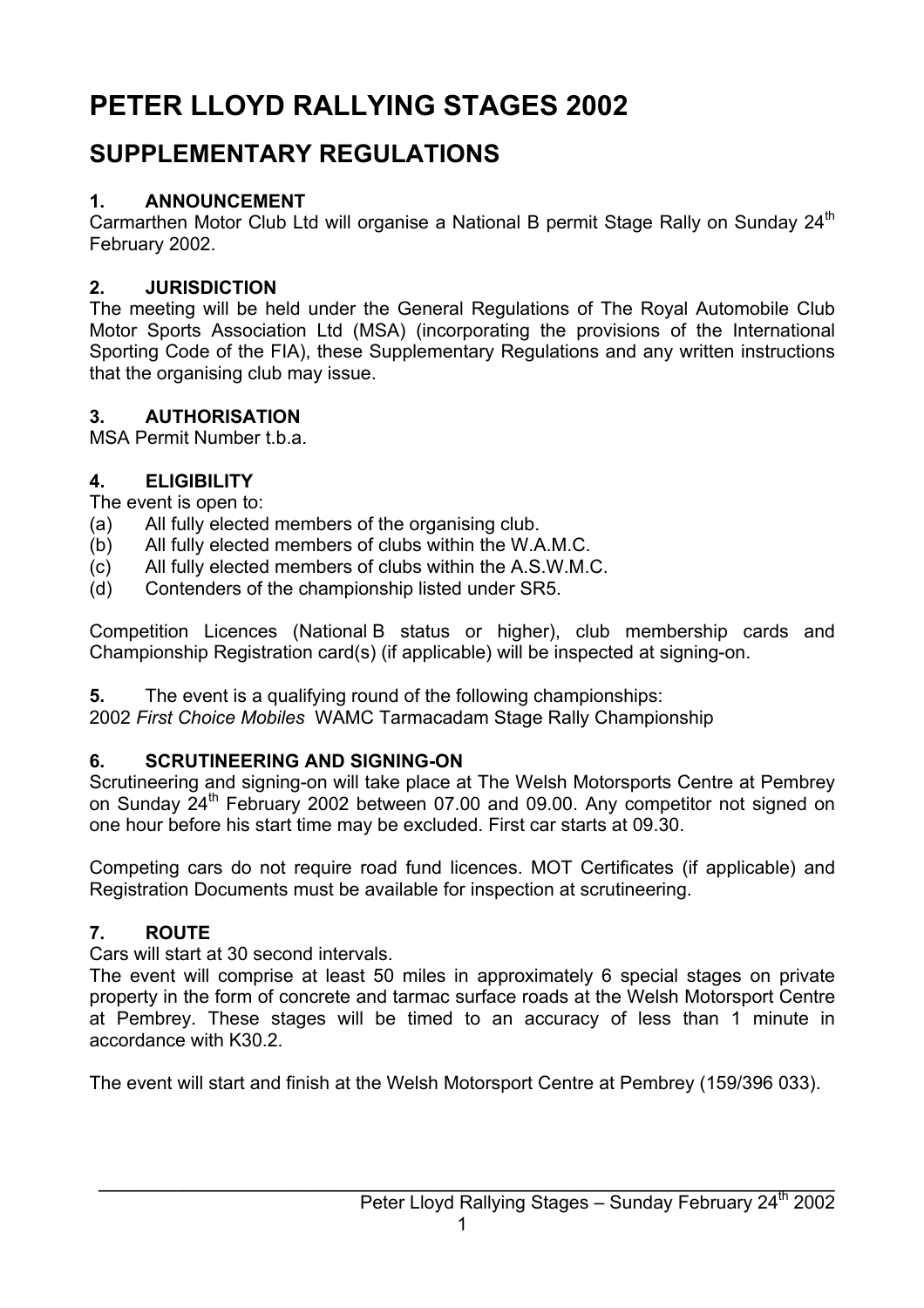#### **8. CLASSES**

The event will consist of 6 classes as follows:

- Class 1 Cars up to 1400 cc.
- Class 2 Cars 1401 to 1600 cc.
- Class 3 Cars 1601 to 2000 cc with normally aspirated 4 cylinder 8 valve engines, 2 wheel drive and steel bodies.
- Class 4 Cars 1601 to 2000 cc not complying with class 3.
- Class 5 Cars 2001 cc and over.
- Class 6 Road rally cars as defined in the rules of the 2002 First Choice Mobiles Welsh Tarmacadam Championship.

All forced induction engined cars, will be subject to an equivalency factor of 1.7 times the cubic capacity of the engine in determining the capacity class of the car concerned.

#### **9. AWARDS**

Awards will be presented as follows: 1st overall Awards for driver and co-driver 1st in each class **Awards** for driver and co-driver 2nd in each class **Awards** for driver and co-driver 3rd in each class **Awards** for driver and co-driver Best all ladies or mixed crew Awards for driver and co-driver No crew may win more than one of the above awards.

**10. ENTRIES**

The entry list opens on publication of these regulations and closes on Friday 15<sup>th</sup> February 2002. The entry fee is £140.00. All entries must be made on the official entry form and accompanied by the appropriate fee. Entry places may not be reserved by telephone.

The Entries Secretary of the Meeting to whom all entries must be sent is Ryland James, Cartref, Bethlehem Road, Pwll Trap, St Clears, Carmarthenshire, SA33 4AN (Tel & Fax: 01994 230966 or E-mail *Rylandjms@aol.com*). Please restrict any telephone calls to between 1800 and 2100.

The maximum entry for the meeting is 90 plus 10 reserves. The minimum is 40. The minimum for each class is 3. Should any of the above minimum figures not be reached, the organisers have the right to either cancel the meeting or amalgamate classes as necessary.

Entries will be selected on receipt.

Entries cancelled in writing before the closing date for entries will be entitled to a full refund less £20. Entries cancelled after the closing date will not be refunded unless the vacant place is filled by a reserve. The above procedure will also apply to reserves who will be notified as soon as possible of vacant places.

Final instructions and entry list will be posted to the crew member indicated on the entry form in the week prior to the event and will carry the same force as these regulations.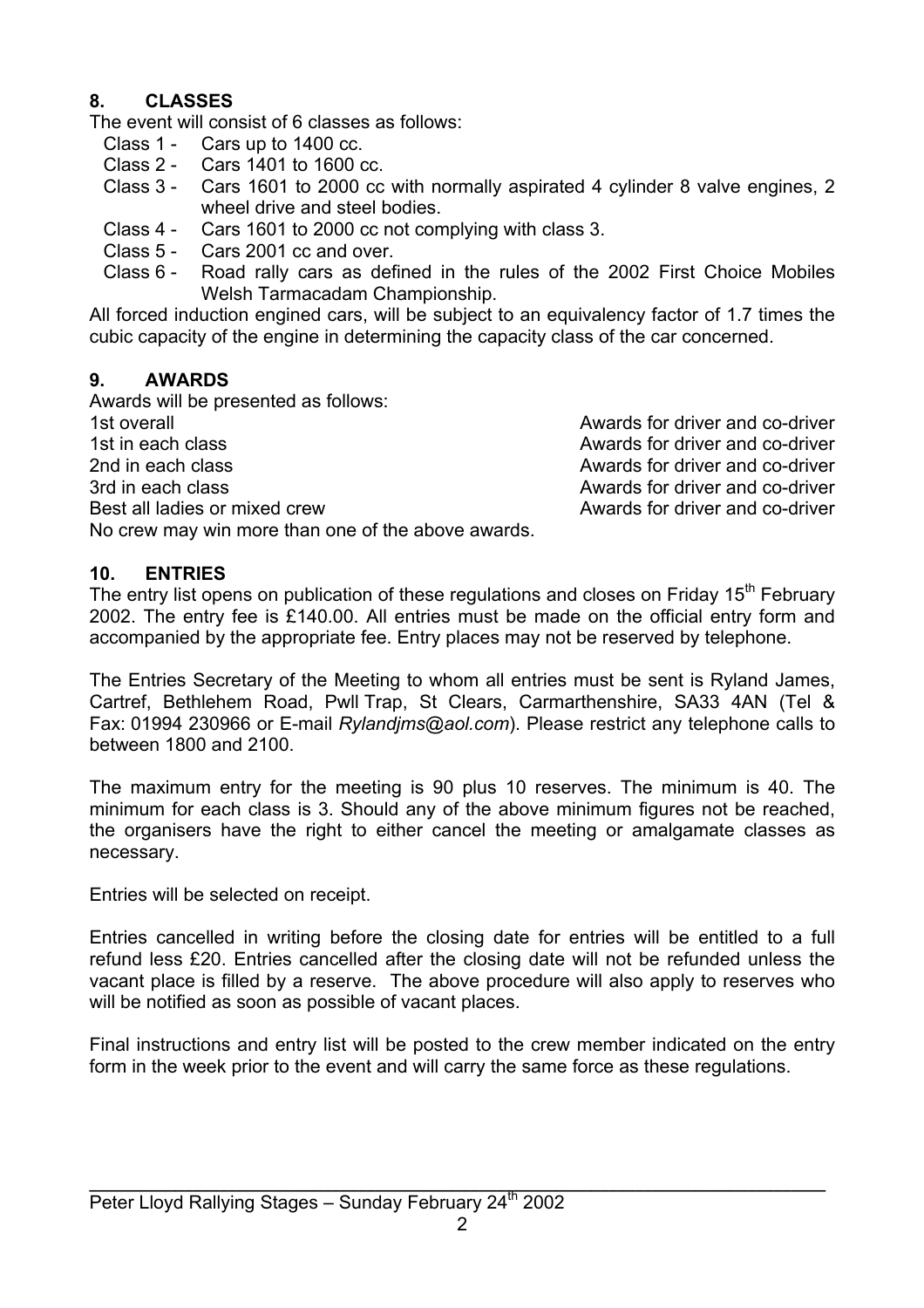#### **11. OFFICIALS**

MSA Steward: T.B.A. Club Stewards: Ian Howells and Mike Kennett Clerks of the Course: Mike Griffiths Tel: 01554 754421(H) Secretary of the Meeting: John Butler-Jenkins, 3 Porth-y-Plas, Llanstephan Road, Carmarthen, SA31 3PW. Tel:01267 232601(H) Entries Secretary: Ryland James Tel: 01994 230966 (H) Chief Marshals: Euros Thomas MSA Scrutineers: Keith Morgan MSA Timekeeper: Gethin Rees Chief Medical Officer: Dr A. Stevenson Judges of Fact: To be displayed on official notice board Vehicle eligibility: Keith Morgan Environmental scrutineer: Andrew Blackburn Radio Co-ordinator & Safety Officer: Alan Stoneman Results Service: Amserwyr Modur Cymru

#### **12. RESULTS**

Provisional results will be published at the Welsh Motorsport Centre, Pembrey in accordance with B13.1(b) and any protest or appeal must be lodged in accordance with O5 and O6.

#### **13. DOCUMENTATION**

Entrants will be supplied with a Route diagrams and time cards at signing on. These documents will provide all the necessary information to enable competitors to comply with K32.

Competitors may be required to make up lateness at rest halts (K30.6)

### **14. SERVICING**

Servicing is defined as work being carried out on the car by any person other than the competing crew, or the use of any parts or tools not carried in the competing car. There will be one service area where work may be carried out by the Service Crew of the competing car.

Crews may work unassisted on their own cars as described in K34.1.3.

### **15. IDENTIFICATION**

Competitors will be identified by 9" high black numbers on a white background on both sides of the vehicle (not supplied). Competitors will be responsible for maintaining these identifications in a legible condition during the event and their removal after the event or upon retirement. Competitors will also identified by high visibility numbers supplied by the organisers **to be fixed on both rear side windows**.

#### **16. CONTROLS AND TIMING**

The event will be run using Target Timing (K30).

The rally will be divided into Road Sections and Special Stages.

All controls other than Passage Controls (PCs) and Route Checks will be Time Controls (TCs). Each road section will be allotted a Target Time based on approximately 28 mph average or less and a competitor can calculate his Due Time of arrival at any TC by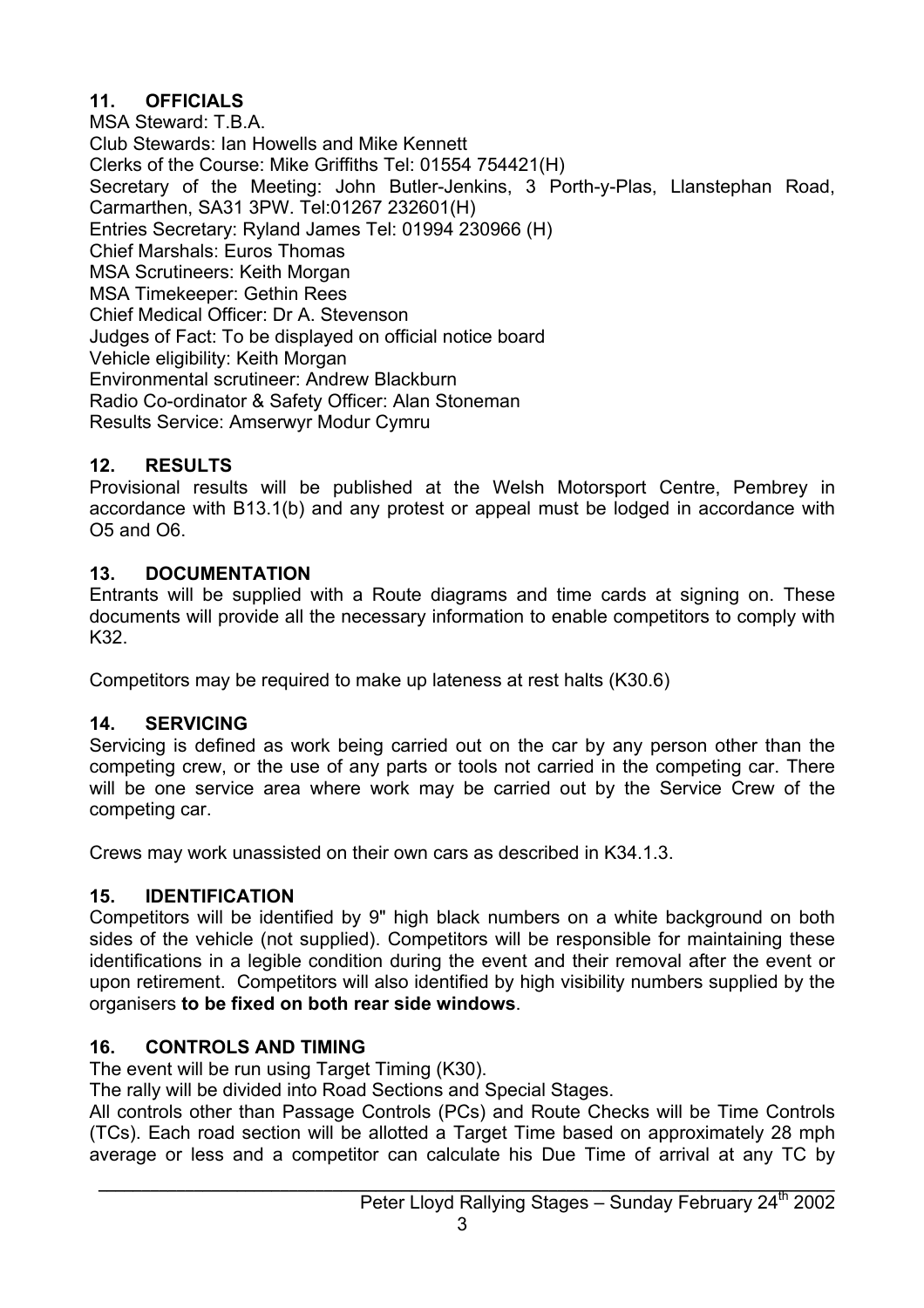adding his Target Time to his actual time of departure from the preceding TC. On any Road Section following a Special Stage three or four minutes extra will be allowed over the set average speed to account for any delays at the Special Stage Finish.

All Special Stages will have a Bogey Time set at 75 mph and a Target Time set at approximately 30 mph. Competitors will receive penalties as follows:-

- (i) Under Bogey Bogey Time
- (ii) Over Bogey under Target Actual Time Taken
- (iii) Over Target Target Time(No extra time penalties)

However, excess lateness taken over Target on Road Sections and Special Stages is cumulative and once lost cannot be regained.

When accumulated lateness between any two adjacent Main Controls exceeds the permitted maximum of 5 minutes a competitor will be excluded.

Should any recorded time not be legible or not appear authentic the organisers may use any means at their disposal to establish a time.

The following titles shall describe the various types of Time Controls: (See K28 for description of signs).

- (a) Main Controls (MC Signs 1 and 2)
- (i) Main controls will be situated at the Start and Finish of the Rally, immediately before and after any Rest Halt/Service Area, or at any other specified point.
- (ii) At an MC after a rest halt Competitors will restart at 30 second intervals in order of their arrival at the MC immediately preceding that halt.
- (iii) Each competitor will be given a due starting time from any MC and the difference between this time and his actual starting time will be counted towards exclusion for overall lateness. Also a time penalty will be applied.
- (iv) Competitors not excluded by reason of having accumulated more than the maximum allowed lateness will restart (subject to 16(a)(iii) above) from any MC with zero lateness, i.e. lateness is only accumulated between two adjacent MC's.
- (b) Special Stage Arrival Controls (SSA Signs 1 and 2) On arrival at SSA a competitor will receive an arrival time only when he is ready to start the stage (helmets on etc.). A competitor who is early may wait for his Due Time subject to K29.3. A provisional start time for the stage will be allocated in accordance with K30.4(k). He must then proceed immediately to the Start Line.
- (c) Special Stage Start Control (SSS Sign 3)

At the SSS a Competitor will be given a start time for the Stage in hours, minutes and seconds and will normally coincide with the provisional time allocated at the arrival control. Once a competitor has clocked in at an SSA the competitor must be ready to start the stage except as laid down in K30.4(k). The Marshal will count the competitor down in accordance with K25.12 and will raise the flag at Zero, which will be the signal to start. The 30 second warning will not be given.

As each section is timed separately the time taken from SSA to SSS is Dead Time and delays are automatically allowed for. The control area between Sign 1 at the SSA and Sign 3 at the SSS will be parc ferme

(d) Special Stage Finish Control (SSF - Signs 4, 5 and 7)

**\_\_\_\_\_\_\_\_\_\_\_\_\_\_\_\_\_\_\_\_\_\_\_\_\_\_\_\_\_\_\_\_\_\_\_\_\_\_\_\_\_\_\_\_\_\_\_\_\_\_\_\_\_\_\_\_\_\_\_\_\_\_\_\_\_\_\_\_\_\_\_\_\_\_\_\_\_\_\_\_\_\_\_\_\_**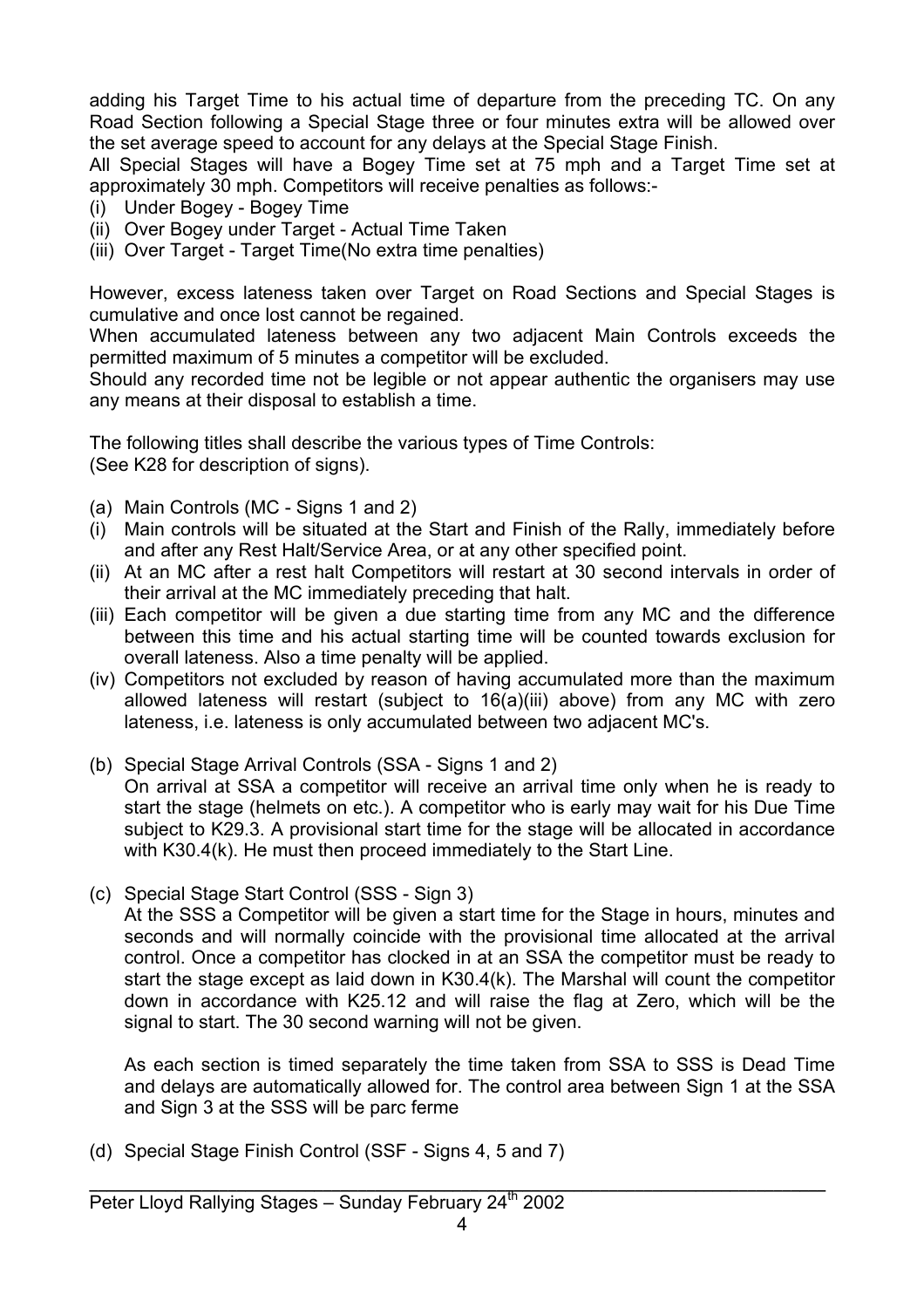At the SSF a competitor will receive his finish time in hours, minutes and seconds. This time in hours and minutes will be his start time for the following Road Section. Any competitor who fails to stop at the STOP Line must not, under pain of exclusion, reverse to the stop line, but must return on foot.

(e) Passage Control (PC)

At certain points indicated in the Road Book the organisers may establish PCs in order to collect Time Cards from competitors or for other purposes. There will be no official times recorded at these controls, but a competitor failing to provide the necessary documents at any PC will be deemed not to have visited that control.

It is a competitor's responsibility to ensure that his times are correctly recorded and handed in when and where instructed. Once a time has been accepted by a Competitor NO FURTHER CLAIMS WILL BE ENTERTAINED. Any adjustment caused by a Timekeeper's error MUST be made at the Control in question.

Caution boards may be used to give advanced warning of hazards and will be sited in accordance with K28.9.

#### **17. PENALTIES**

Competitors will start with zero marks. Classification for the order of merit will be by reference to total marks lost, the winner being the competitor with the least total penalty.

Penalties will be as K31 except:

1) Not complying with a requirement of the Road Book or these SR's for which no other penalty is specified - 5 minutes

The following offences will carry a penalty of Exclusion from results:

- 2) Not reporting at or not providing proof of visiting a control or check
- 3) Servicing contrary to SR14
- 4) Contravention of K9, 35.4, 25.1, 25.3, 25.3.1, 25.3.2, 25.8, 25.9.1, 25.9.2.
- 5) Accumulated lateness (in excess of target time) between any two adjacent Main Controls of more than 5 minutes

To be classified as a finisher a car with its crew must complete the course without incurring the penalty of exclusion and hand in a completed damage declaration form with the final time card.

#### **18. G.R. MODIFICATION**

K9.1.3 - Either crew member may drive during the competition subject to both crew members holding licences to permit that person to drive.

K35.1 - See SR 17.

K30.4 (e) - Reduced to 5 minutes.

K29.1 - Controls will close 5 minutes after due time of arrival of last car

#### **19. TYRES**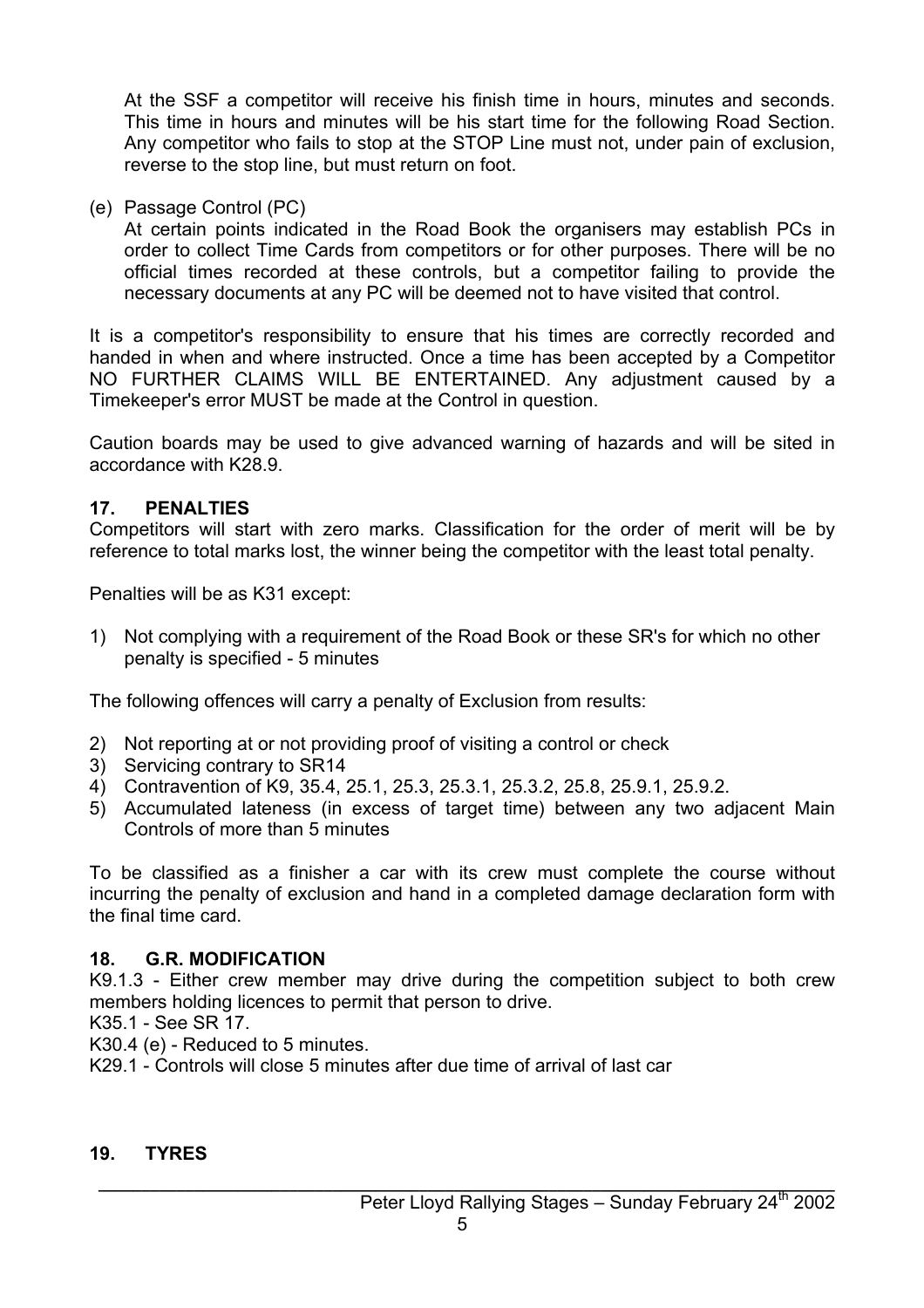All tyres used in Special Stage rallies shall comply with R2.

#### **20. DAMAGE DECLARATION**

Competitors will be required to complete and sign a report declaring that they have not been involved in any incident resulting in damage to private property or injury to persons or animals or alternatively giving details of any such incident where damage or injury has occurred. Any information given will not incur a penalty but failure to hand in a duly completed form will be penalised by exclusion (K35.4).

Competitors who do not report at the finish are required to forward the report to the Secretary within 72 hours of the event, unless they have been involved in an incident in which case details must be given to the organisers the same day. Competitors who fail to reply will be penalised by a fine of £100.00 (K35.4.1).

#### **21. JUDGES OF FACT AND DRIVING STANDARDS OBSERVERS**

Judges of Fact and Driving Standards Observers may be appointed by the organisers and will be on duty to observe and report upon any competitor considered to be in contravention of the regulations for the event in accordance with C11, C13, K24.2.11 and 12. Details of Judges of Fact will be displayed at signing-on.

#### **22. DRIVING ON THE RACE CIRCUIT WITH DEFLATED TYRES ETC**

Under the conditions our contract of hire for the venue with B.A.R.C. Pembrey Ltd no competitor with a deflated tyre or mechanical problems likely to cause damage to the race circuit is to enter any part of the circuit forming part of a Special Stage. Any competitor who breaches this condition may be reported to the Stewards of the Meeting who may impose a penalty of exclusion from the event.

#### **23. MEDICAL ASSISTANCE ON STAGE**

Competitors are required to carry a SOS Board and an OK Board in accordance with K25.5. In the event of an accident requiring medical assistance competitors should display the SOS board to the following cars. The following cars should determine the exact location of the incident by reference to their road book and the distance to the next junction and inform the stage finish control immediately on arrival there. If medical assistance is not required, competitors must display the 'OK' card. Penalty for misuse of this facility is exclusion and reporting to the MSA.

The Red Flag procedure as K24.2.7(b) will apply on all stages. All competition will cease on appearance of red flags and competitors should stop at the side of the road or track. They must not proceed until advised to do so by an official of the event.

#### **24 REFUELLING**

All competitors shall familiarise themselves with the recommendations published by the MSA with regard to the refuelling of competing vehicles on the event. A refuelling zone has been set up within the service area for this purpose and it is recommended that competitors make use of this facility.

#### **25. TRADE VEHICLES**

Will only be allowed into the Service Area if prior arrangements have been made with BARC (Pembrey) Ltd - Tel:01554 891042) and confirmed to the Secretary of the Meeting.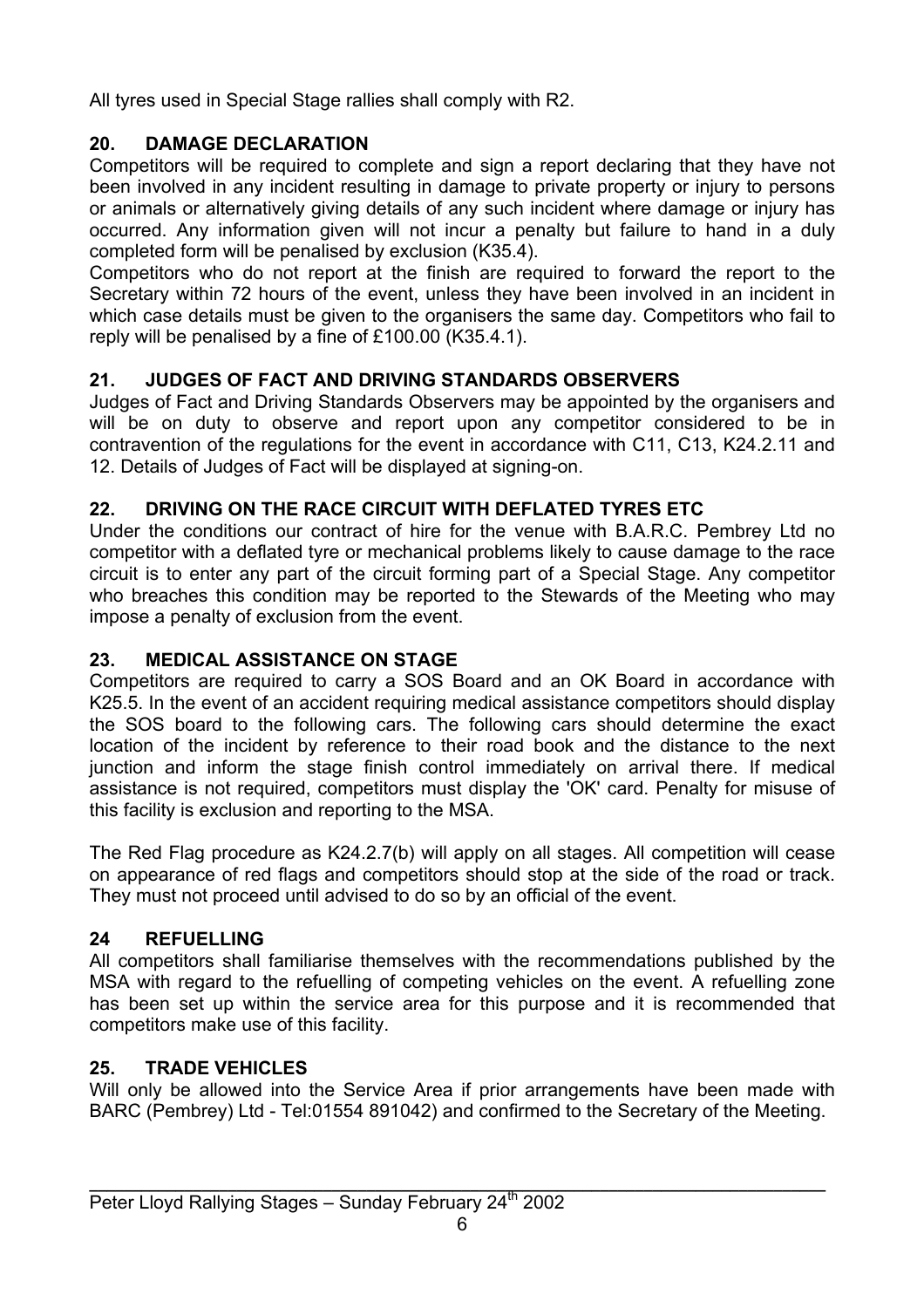#### **ACKNOWLEDGEMENTS**

Peter Lloyd Rallying Royal Automobile Club Motor Sports Association Ltd. BARC (Pembrey) Ltd St John's Ambulance Local Motor Clubs All Marshals All Competitors and Supporters

**\_\_\_\_\_\_\_\_\_\_\_\_\_\_\_\_\_\_\_\_\_\_\_\_\_\_\_\_\_\_\_\_\_\_\_\_\_\_\_\_\_\_\_\_\_\_\_\_\_\_\_\_\_\_\_\_\_\_\_\_\_\_\_\_\_\_\_\_\_\_\_\_\_\_\_\_\_\_\_\_\_\_\_\_\_**